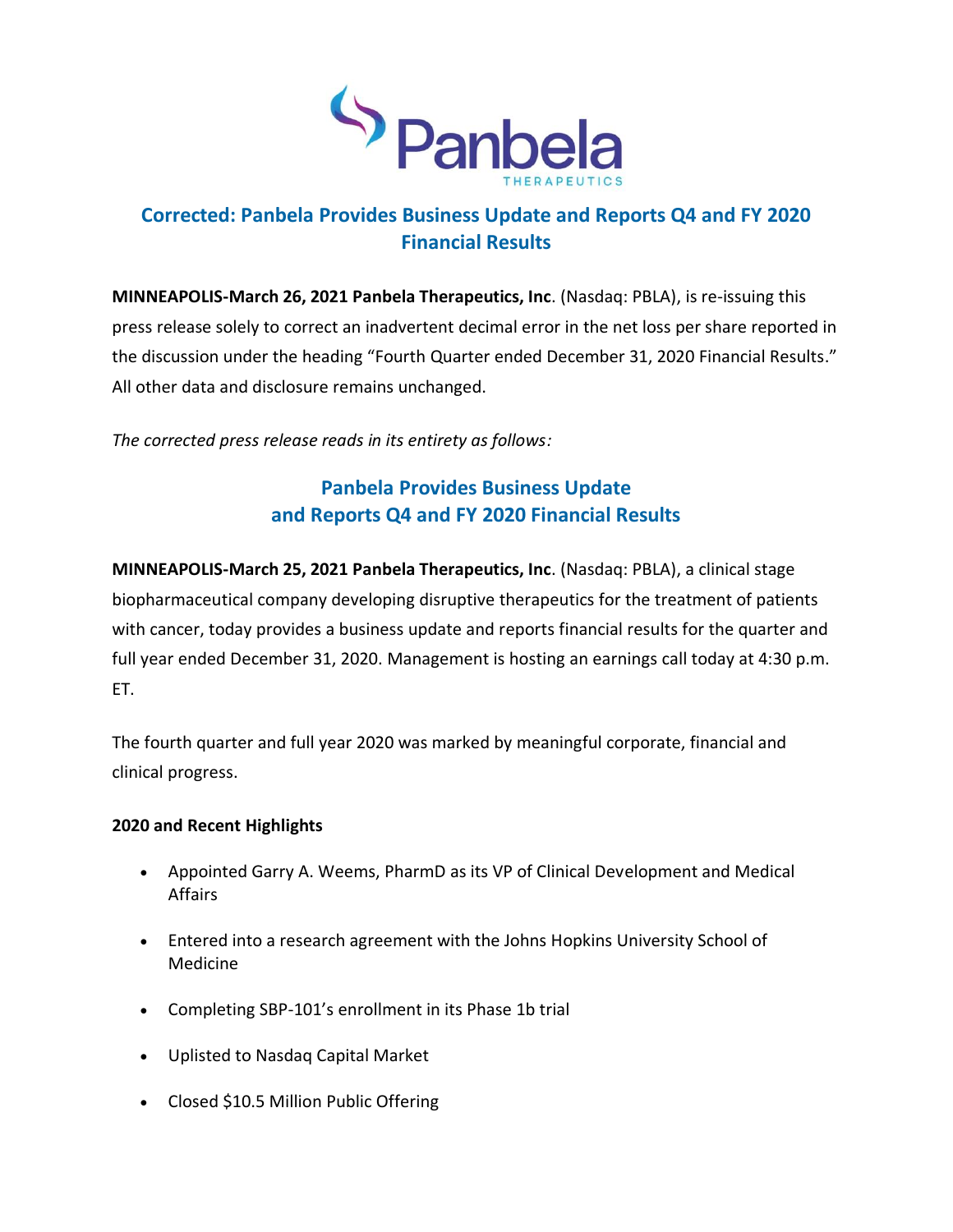- New CEO appointed on July 15, 2020
- Fast Track designation received for SBP-101

"2020 was a year of significant accomplishments for SBP-101 and Panbela as a public company. In 2021 we are focused on continued execution of our pancreatic cancer program and expanding our addressable market opportunity outside of pancreatic cancer," said Jennifer K. Simpson, PhD, MSN, CRNP President & Chief Executive Officer of Panbela Therapeutics. "Last year's achievements included securing fast track designation for SB1-101 in 1L metastatic pancreatic cancer, completing Phase 1b trial enrollment, strengthening our leadership team, firming up our balance sheet and uplisting to Nasdaq."

Dr. Simpson continued, "This year we are focused on leveraging 2020's successes to execute on upcoming SBP-101 milestones in pancreatic cancer. We are also committed to expanding our total addressable market beyond pancreatic cancer. In support of that goal, we have appointed Garry A. Weems, PharmD as VP of Clinical Development and Medical Affairs, and entered into a research agreement with the Johns Hopkins University School of Medicine. We look forward to ongoing preclinical work yielding data in the second half of the year to inform future development pathways across tumors outside of pancreatic cancer as well as the potential combination with checkpoint inhibitors."

Based on interim data from our Phase I trial, SBP-101 demonstrated a 62% objective response rate in combination with gemcitabine & abraxane (G&A); more than double the historical standard of care for metastatic pancreatic cancer with G&A.

We believe SBP-101 has the potential to expand into other cancers with known elevated levels of polyamine metabolism.

#### **Upcoming Milestones**

- Public release of data from phase 1 trial (targeting 1H'21)
- Conference presentations (targeting 1H'21 or 2H'21)
- Initiation of randomized phase 2 study (targeting mid-Year 21)
- Public release of preclinical data across tumors outside of pancreatic cancer (targeting 2H '21)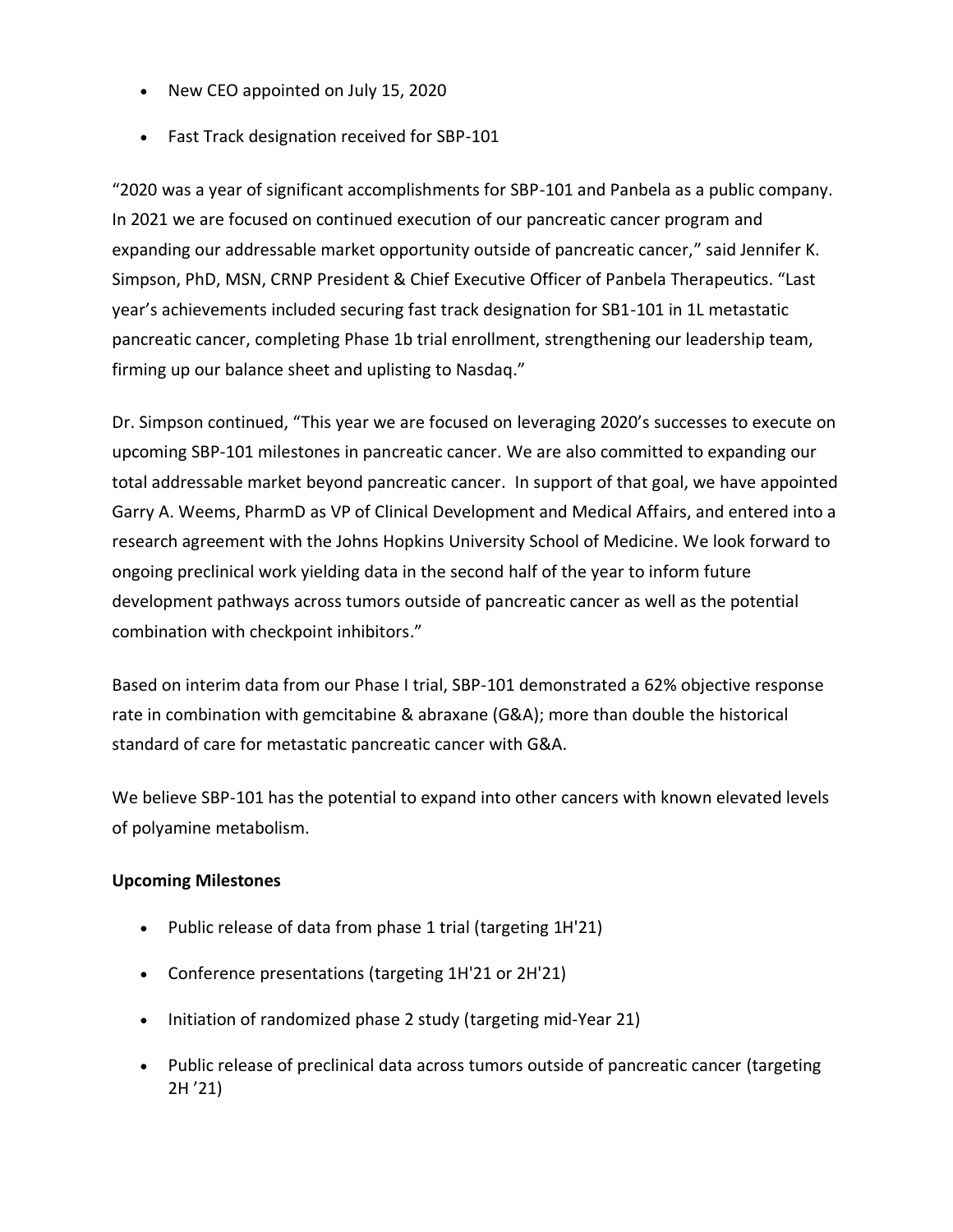### **Fourth Quarter ended December 31, 2020 Financial Results**

General and administrative expenses were \$0.9 million in the fourth quarter of 2020, compared to \$0.5 million in the fourth quarter of 2019. The change in the fourth quarter is due primarily to increased headcount, and increased costs associated with our Nasdaq listing.

Research and development expenses were \$0.7 million in the fourth quarter of 2020, down from \$0.8 million in the fourth quarter of 2019. The change in the fourth quarter is due the lower manufacturing costs of our active ingredient offset in part by higher clinical trial costs and salaries.

Net loss in the fourth quarter of 2020 was \$0.9 million, or \$[0.09]<sup>1</sup> per diluted share, compared to a net loss of \$1.0 million, or \$0.15 per diluted share, in the fourth quarter of 2019.

Total cash was \$9.0 million as of December 31, 2020. Total current assets were \$9.8 million and current liabilities were \$1.4 million as of the same date. The company had no debt as of December 31, 2020.

#### **Conference Call Information**

To participate in this event, dial approximately 5 to 10 minutes before the beginning of the call.

Date: March 25, 2021 Time: 4:30 PM Eastern Time Toll Free: 877-407-9205 International: 201-689-8054

Replay

Toll Free: 877-481-4010 International: 919-882-2331 Replay Passcode: 40332

The call will also be available over the Internet and accessible at: <http://isdr.iqconferencecall.com/>

<sup>&</sup>lt;sup>1</sup> Corrected.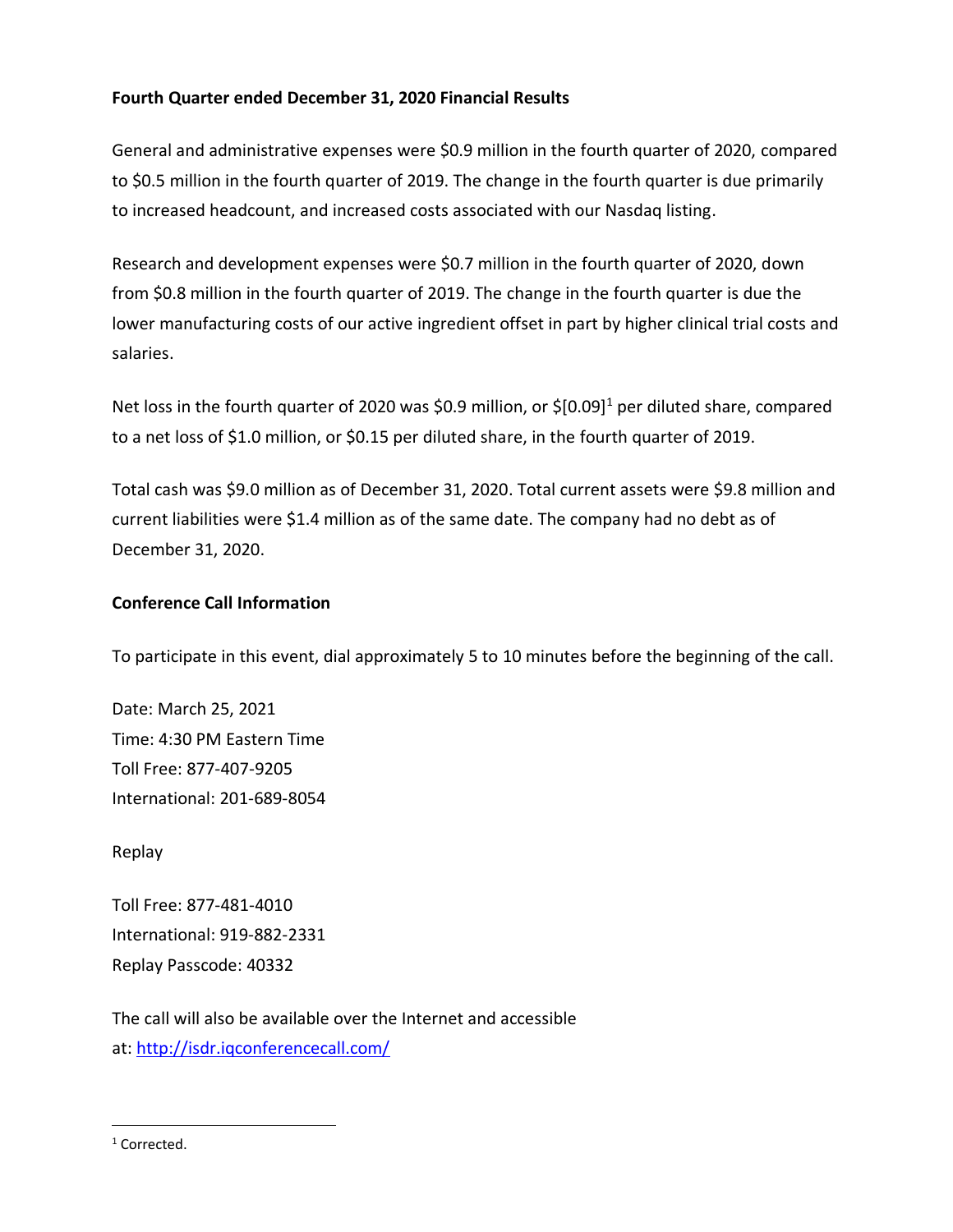#### **About SBP-101**

SBP-101 is a proprietary polyamine analogue designed to induce polyamine metabolic inhibition (PMI) by exploiting an observed high affinity of the compound for pancreatic ductal adenocarcinoma and other tumors. The molecule has shown signals of tumor growth inhibition in clinical studies of US and Australian metastatic pancreatic cancer patients, suggesting potential complementary activity with an existing FDA-approved standard chemotherapy regimen. In data evaluated from clinical studies to date, SBP-101 has not shown exacerbation of bone marrow suppression and peripheral neuropathy, which can be chemotherapy-related adverse events. Recently observed serious visual adverse evets are being evaluated and the FDA has issued a partial clinical hold for the impacted study, pending Panbela's evaluation and response. The safety data and PMI profile observed in the current Panbela sponsored clinical trial generally provides potential support for continued evaluation of the compound in a randomized clinical trial, subject to Panbela's submission of a complete response and the FDA's removal of the partial clinical hold. For more information, please visit **[https://clinicaltrials.gov/ct2/show/NCT03412799](https://www.globenewswire.com/Tracker?data=ggb69aNk_B4yqxRSrDMv-kB4Zx696Lu8xowsdRGjJhc30xjgW2Uo4leKtkmTg-Av2dUjryFPMJ4T8xKVnmLO5-s8aF6GGNnYmH0suCTx2JoQ6oIyzOB2b-KC6Za0lK9pCgK-syLIrNvwobdHSS1cIaky_LrOrHrJsbWtVt3JZZ-WNZus7zg4IZmDIT4y8P_VXMhGwKjcqSfpT9k1nOPpuzErPY9GcmYWwySvQ0ybqKZbs-zBqQ4ddSy-i7dlqP4q3wJbDjtJtIfnNsn3i482etEnXo8DA85LzuHCKJKqooH-TwHmCLPnzbLadGe280BVdFXoRITwxWAtQ1sjiiJYEtI_0yYe_KpCc6E4o7GqywsLayJtQ5KLXnoLilXPRzc9)** .

#### **About Panbela**

Panbela Therapeutics, Inc. is a clinical-stage biopharmaceutical company developing disruptive therapeutics for patients with urgent unmet medical needs. The company's initial product candidate, SBP-101, is for the treatment of patients with metastatic pancreatic ductal adenocarcinoma, the most common type of pancreatic cancer. Panbela Therapeutics, Inc. is dedicated to treating patients with pancreatic cancer and exploring SBP-101's potential for efficacy in combination with other agents and in treating other types of cancer. Further information can be found at **[www.panbela.com](https://www.globenewswire.com/Tracker?data=oSR5rT5c3l_SxCqru7g9bQmtt-b4QkzkdNahD2yXbut7enKkyr0tq9yGL1k4tmuR58i5vrFQmZ4jS14VFdSfiirtRp1_PUY9ExBAMVyDU7_zKO0lybuGsoFwBFVrdwpRG4FHEz1lrnjdKJ080J92unpfQO7IROrVE85i-UD8agi7uiKpxtjQwBSbNopxqfW1AHgUmhx6l9qej40KSR5LOg6F9wuABDiFBilIu6l0-Bw=)** . Panbela Therapeutics, Inc. common stock is listed on The Nasdaq Stock Market LLC under the symbol PBLA.

#### **Cautionary Statement Regarding Forward-Looking Statements**

*This press release contains "forward-looking statements," including within the meaning of the Private Securities Litigation Reform Act of 1995. Forward-looking statements can be identified by words such as: "assume," "believes," "expect," "intend," "may," and "plan." Examples of forward-looking statements include, among others, statements we make regarding the focus and outcomes of the collaboration. Forward-looking statements are neither historical facts nor assurances of future performance. Instead, they are based only on our current beliefs, expectations, and assumptions regarding the future of our business, future plans and strategies,*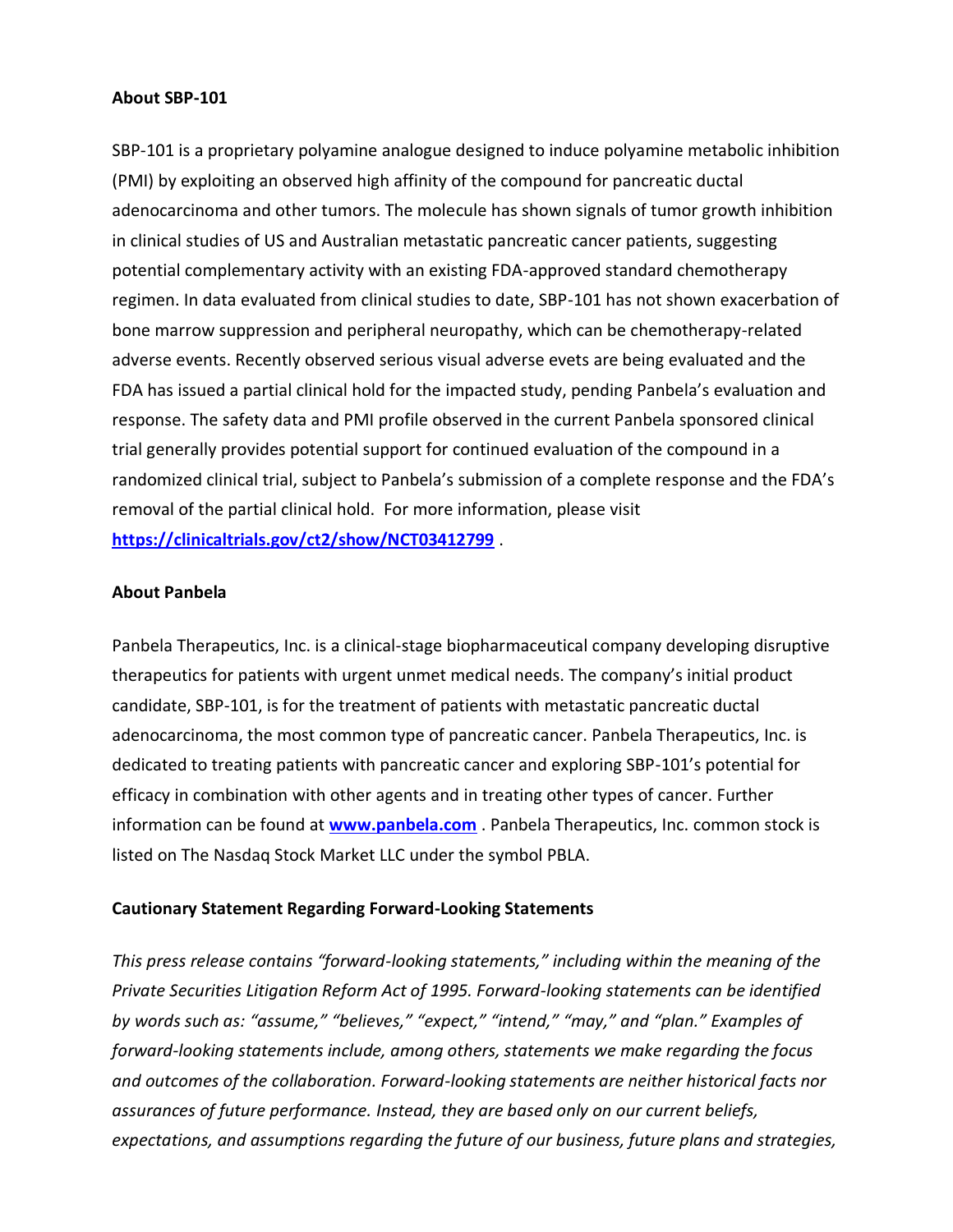*projections, anticipated events and trends, the economy and other future conditions. Because forward-looking statements relate to the future, they are subject to inherent uncertainties, risks and changes in circumstances that are difficult to predict and many of which are outside of our control. Our actual results and financial condition may differ materially and adversely from the forward-looking statements. Therefore, you should not rely on any of these forward-looking statements. Important factors that could cause our actual results and financial condition to differ materially from those indicated in the forward-looking statements include, among others, the following: (i) our ability to obtain additional funding to complete a randomized clinical trial; (ii) progress and success of our Phase 1 clinical trial; (iii) the impact of the current COVID-19 pandemic on our ability to complete monitoring and reporting in our current clinical trial; (iv) our ability to demonstrate the safety and effectiveness of our SBP-101 product candidate (v) our ability to obtain regulatory approvals for our SBP-101 product candidate in the United States, the European Union or other international markets; (vi) the market acceptance and level of future sales of our SBP-101 product candidate; (vii) the cost and delays in product development that may result from changes in regulatory oversight applicable to our SBP-101 product candidate; (viii) the rate of progress in establishing reimbursement arrangements with thirdparty payors; (ix) the effect of competing technological and market developments; (x) the costs involved in filing and prosecuting patent applications and enforcing or defending patent claims; and (xi) such other factors as discussed in Part I, Item 1A under the caption "Risk Factors" in our most recent Annual Report on Form 10-K, any additional risks presented in our Quarterly Reports on Form 10-Q and our Current Reports on Form 8-K. Any forward-looking statement made by us in this press release is based on information currently available to us and speaks only as of the date on which it is made. We undertake no obligation to publicly update any forward-looking statement or reasons why actual results would differ from those anticipated in any such forward-looking statement, whether written or oral, whether as a result of new information, future developments or otherwise.*

#### Contact Information:

Investors: James Carbonara Hayden IR (646) 755-7412 james@haydenir.com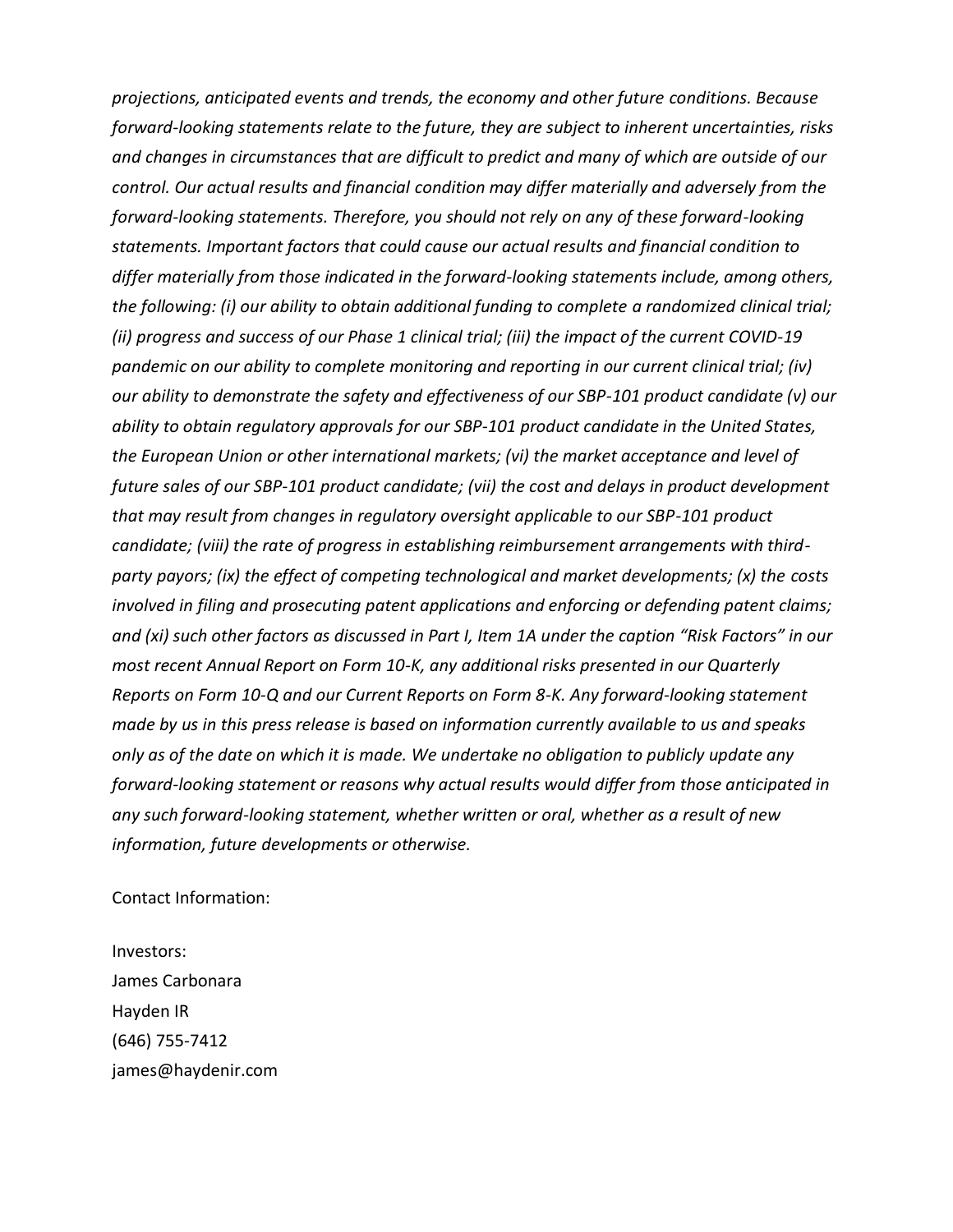Media: Tammy Groene Panbela Therapeutics, Inc. (952) 479-1196 IR@panbela.com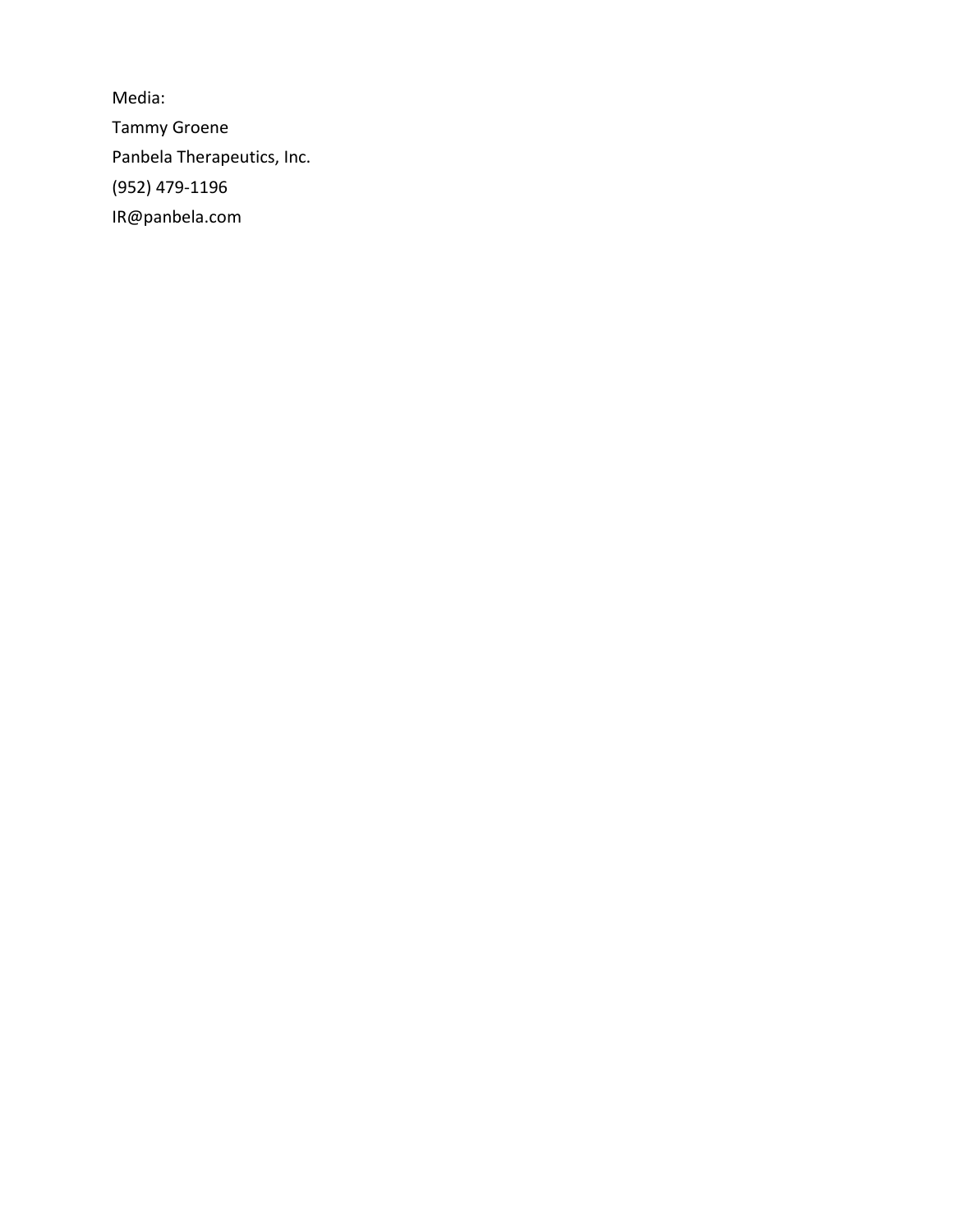## **Panbela Therapeutics, Inc Consolidated Statements of Operations and Comprehensive Loss (unaudited)**

(In thousands, except share and per share amounts)

|                                      | Three months ended December 31. |         |               |         | Year ended December 31. |               |          |              |           |            |
|--------------------------------------|---------------------------------|---------|---------------|---------|-------------------------|---------------|----------|--------------|-----------|------------|
|                                      |                                 |         |               |         | Percent                 |               |          |              |           | Percent    |
|                                      | 2020                            |         | 2019          |         | Change                  | 2020          |          | 2019         |           | Change     |
| Operating expenses:                  |                                 |         |               |         |                         |               |          |              |           |            |
| General and administrative           | \$                              | 901     | \$            | 468     | 92.5%                   | $\mathcal{S}$ | 3,249    | \$           | 1,973     | 64.7%      |
| Research and development             |                                 | 700     |               | 787     | $-11.1%$                |               | 2,505    |              | 2,349     | 6.6%       |
| Operating loss                       |                                 | (1,601) |               | (1,255) | 27.6%                   |               | (5,754)  |              | (4,322)   | 33.1%      |
| Other income (expense):              |                                 |         |               |         |                         |               |          |              |           |            |
| Interest expense                     |                                 | (5)     |               | (8)     | $-37.5%$                |               | (17)     |              | (2,194)   | $-99.2%$   |
| Gain on debt forgiveness             |                                 | 103     |               |         |                         |               | 103      |              |           |            |
| Other income (expense)               |                                 | 550     |               | 204     | 169.6%                  |               | 605      |              | (99)      | $-711.1%$  |
| Total other income (expense)         |                                 | 648     |               | 196     | 230.6%                  |               | 691      |              | (2,293)   | $-130.1%$  |
|                                      |                                 |         |               |         |                         |               |          |              |           |            |
| Loss before income tax benefit       |                                 | (953)   |               | (1,059) | $-10.0%$                |               | (5,063)  |              | (6,615)   | $-23.5%$   |
| Income tax benefit                   |                                 | 73      |               | 82      | $-11.0%$                |               | 295      |              | 415       | $-28.9%$   |
|                                      |                                 |         |               |         |                         |               |          |              |           |            |
| Net loss                             |                                 | (880)   |               | (977)   | $-9.9\%$                |               | (4,768)  |              | (6,200)   | $-23.1%$   |
| Foreign currency translation         |                                 |         |               |         |                         |               |          |              |           |            |
| adjustment (loss)                    |                                 | (525)   |               | (197)   | 166.5%                  |               | (689)    |              | 22        | $-3231.8%$ |
| Comprehensive Loss                   | $\mathbb{S}$                    | (1,405) | $\mathcal{S}$ | (1,174) | 19.7%                   | $\mathcal{S}$ | (5, 457) | $\mathbb{S}$ | (6,178)   | $-11.7%$   |
|                                      |                                 |         |               |         |                         |               |          |              |           |            |
| Basic and diluted net loss per share | $\mathbb{S}$                    | (0.09)  | \$            | (0.15)  | $-40.0%$                | \$            | (0.62)   | \$.          | (1.09)    | $-43.1%$   |
| Weighted average shares outstanding  |                                 |         |               |         |                         |               |          |              |           |            |
| - basic and diluted                  | 9,650,742                       |         | 6.630.584     |         | 45.5%                   | 7.732.882     |          |              | 5,700,314 | 35.7%      |
|                                      |                                 |         |               |         |                         |               |          |              |           |            |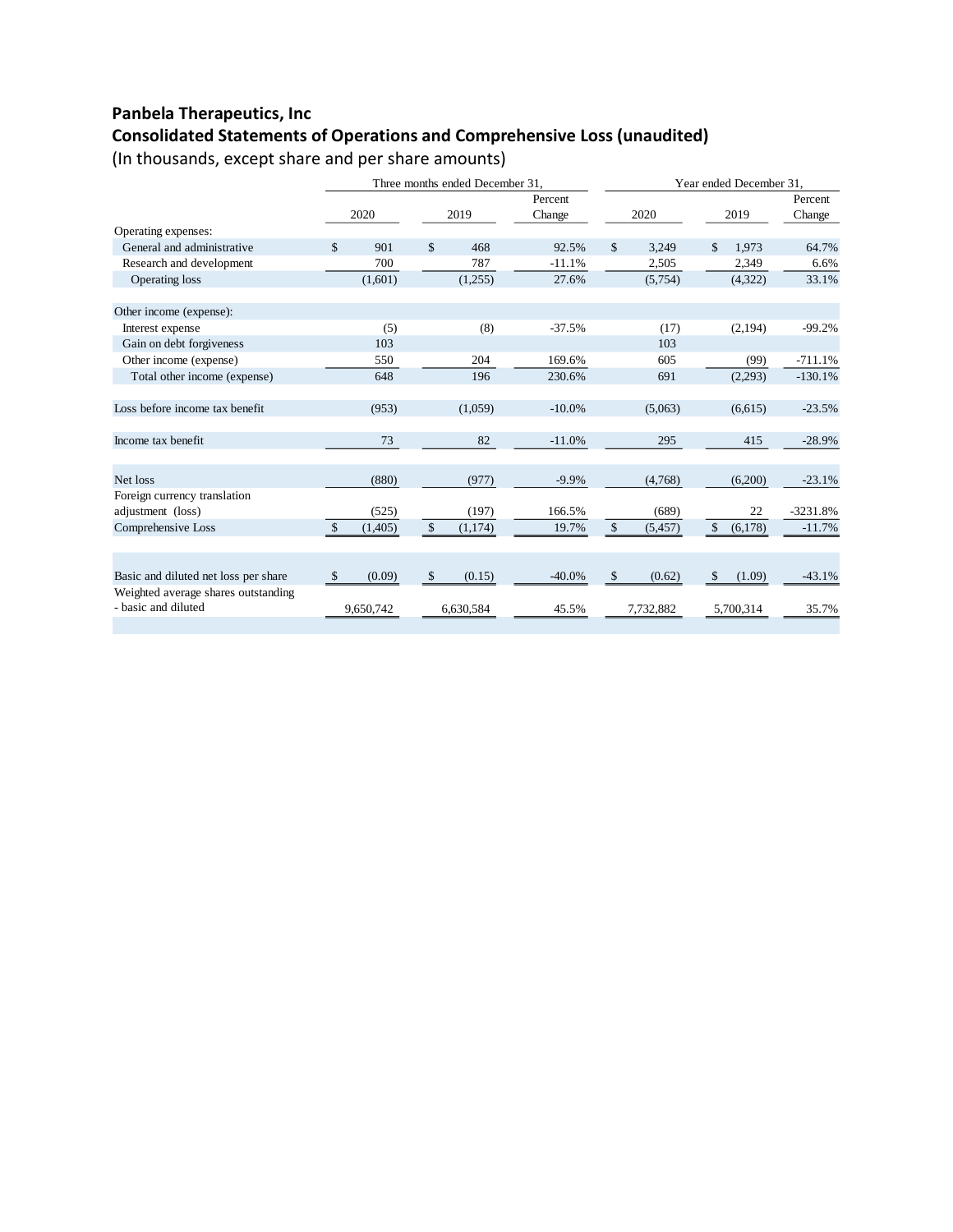# **Panbela Therapeutics, Inc. Consolidated Balance Sheets (unaudited)**

(In thousands, except share amounts)

|                                                                                                                                                | December 31, 2020 |          | December 31, 2019 |                 |
|------------------------------------------------------------------------------------------------------------------------------------------------|-------------------|----------|-------------------|-----------------|
| <b>ASSETS</b>                                                                                                                                  |                   |          |                   |                 |
| Current assets:                                                                                                                                |                   |          |                   |                 |
| Cash                                                                                                                                           | $\mathcal{S}$     | 9.022    | $\mathsf{\$}$     | 2,449           |
| Prepaid expenses and other current assets                                                                                                      |                   | 412      |                   | 283             |
| Income tax receivable                                                                                                                          |                   | 323      |                   | 361             |
| Total current assets                                                                                                                           |                   | 9,757    |                   | 3,093           |
| Other noncurrent assets                                                                                                                        |                   | 56       |                   | 51              |
| Total assets                                                                                                                                   | $\mathbb{S}$      | 9,813    | $\mathbb{S}$      | 3,144           |
|                                                                                                                                                |                   |          |                   |                 |
| <b>LIABILITIES AND STOCKHOLDERS' EQUITY</b>                                                                                                    |                   |          |                   |                 |
| Current liabilities:                                                                                                                           |                   |          |                   |                 |
| Accounts payable                                                                                                                               | \$                | 554      | \$                | 597             |
| Accrued expenses                                                                                                                               |                   | 811      |                   | 304             |
| Term debt, current portion                                                                                                                     |                   |          |                   | 116             |
| Unsecured promissory note payable                                                                                                              |                   |          |                   | 742             |
| Total current liabilities                                                                                                                      |                   | 1,365    |                   | 1,759           |
| <b>Total liabilities</b>                                                                                                                       |                   | 1,365    |                   | 1,759           |
|                                                                                                                                                |                   |          |                   |                 |
| Stockholders' equity:                                                                                                                          |                   |          |                   |                 |
| Preferred stock, \$0.001 par value; 10,000,000 authorized; no<br>shares issued or outstanding as of December 31, 2020 and<br>December 31, 2019 |                   |          |                   |                 |
| Common stock, \$0.001 par value; 100,000,000 authorized;<br>9,664,427 and 6,631,308 shares issued and outstanding, as of                       |                   |          |                   |                 |
| December 31, 2020 and December 31, 2019, respectively                                                                                          |                   | 10       |                   | $7\phantom{.0}$ |
| Additional paid-in capital                                                                                                                     |                   | 54,848   |                   | 42,331          |
| Accumulated deficit                                                                                                                            |                   | (46,026) |                   | (41,258)        |
| Accumulated comprehensive (loss) income                                                                                                        |                   | (384)    |                   | 305             |
| Total stockholders' equity                                                                                                                     |                   | 8,448    |                   | 1,385           |
| Total liabilities and stockholders' equity                                                                                                     | \$                | 9,813    | \$                | 3,144           |